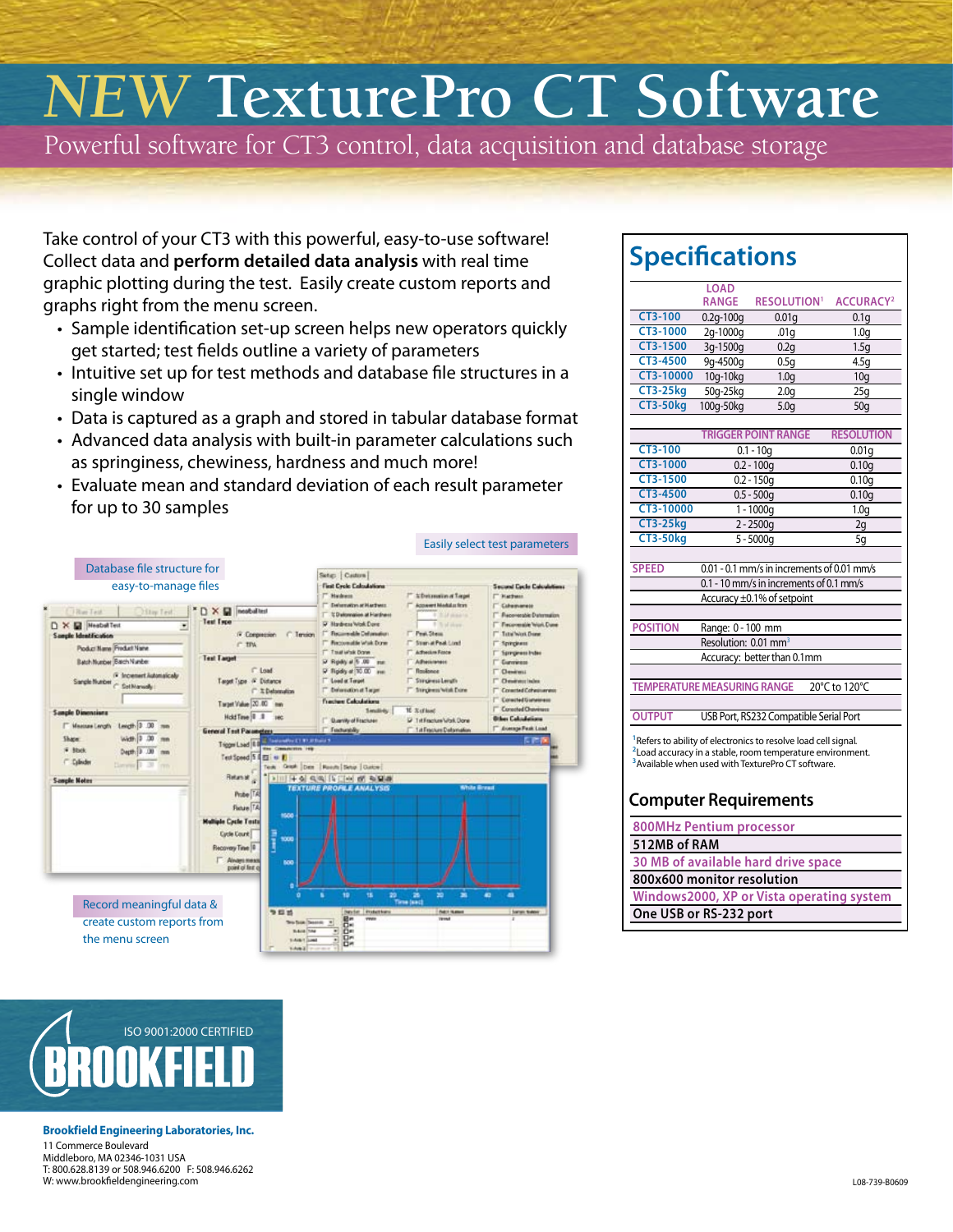# *NEW* **CT3 Texture Analyzer**

Our newest, low-cost texture analyzer offers both compression and **tension**!

**CES TEXTURE ANALYZER** 

#### *NEW* Tension Mode provides tensile testing capability

An extensive history and customer input have contributed to the development of the most powerful, low cost, stand-alone Texture Analyzer ever produced. With six test modes (plus calibration check) and a wide choice of accessories, **no other texture analyzer has ever done so much without a computer and software!**

> Increased Load Cell Options –100g –1000g –1500g –4500g –10kg –25kg –50kg

> > Available Test Modes Normal Test: a single compression cycle

> > > Hold Time Test: compress and hold

Cycle Count Test: compress multiple times

Bloom Test: gelatin bloom strength test

> TPA Test: texture profile analysis

> > Tension Test: tensile testing

Static Load Test: calibration check



*NEW* Choice of Base Tables

allows for larger samples and more accessory choices



Fixture Base Table



Rotary Base Table

*Push or Pull with Tension or Compression Modes!*

*NEW* Increased Probe Travel Distance with more space for larger samples

## BROOKFIELD TEXTURE ANALYZERS

T: 800.628.8139 or 508.946.6200 F: 508.946.6262 www.brookfieldengineering.com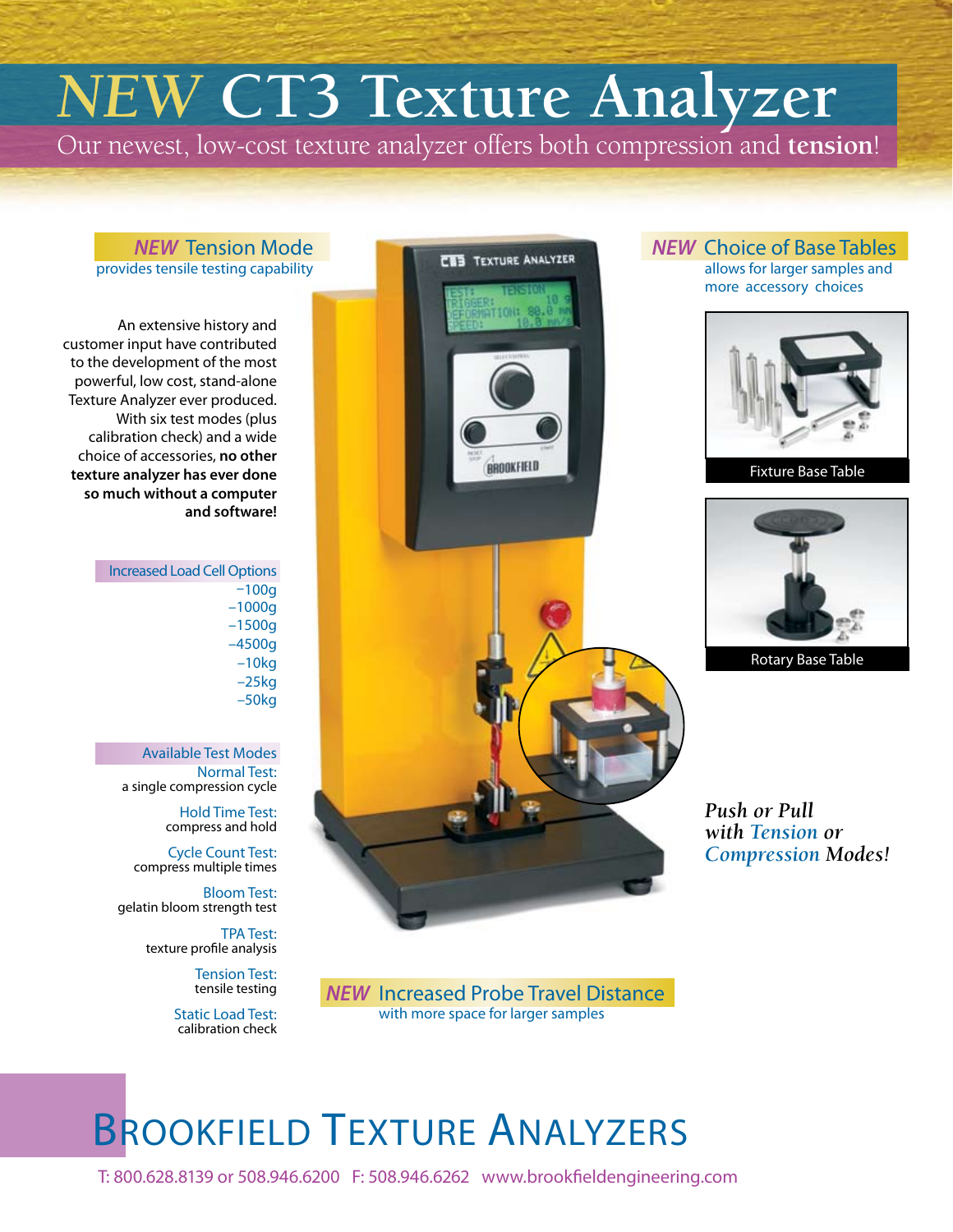### **The CT3 Texture Analyzer offers more than others at an affordable price!**

What makes the CT3 stand out from all others? The CT3 is a rugged yet compact bench top instrument that can be carried out to the production floor and still operate with Brookfield precision. With versatile test capability that is easily mastered in a few minutes by an operator, the CT3 becomes a powerful tool for both R&D and QC.

The principle of operation of the CT3 Texture Analyzer is to subject a sample to compression forces using a probe, or tension forces using grips. With controlled compression or tension forces, you are able to imitate almost all conditions imposed on a wide range of food products, personal care products and industrial materials. The resistance of the material to these forces is measured by a calibrated load cell which is reported in either grams or Newtons. The forces measured will be a function of the properties of the sample and all the parameters of the test method. Such measures provide a "real life" insight into the physical properties of a product, information that can be valuable in maintaining consistent product quality while minimizing waste in production.

Using Texture Loader Software and a personal computer, you can create and store inside the CT3 up to 10 customized test methods unique for your own samples. TexturePro CT Software is also available for full computer control, unlocking even greater power for data gathering analysis.



#### **What's Included?**

Instrument with choice of load cell Texture Loader Software USB Cable

#### **NEW Texture Loader**

Our innovative Texture Loader software is **supplied with every CT3** allowing creation of up to 10 additional test methods customized for your sample testing! These tests are created on a PC and downloaded into memory in the CT3. Ideal for QC environments when different tests are routinely required for a variety of products.

|                                                                               | in Texture Loader V1.0           |                                             |            |                                                                                                                                                              |            |
|-------------------------------------------------------------------------------|----------------------------------|---------------------------------------------|------------|--------------------------------------------------------------------------------------------------------------------------------------------------------------|------------|
|                                                                               |                                  | <b>DE El</b> Send Test of Erase Test Port 9 |            | $\bullet$ Load Cell 4500g $\bullet$                                                                                                                          |            |
| User defined test<br>Test mode<br>F Normal<br><b>CTPA</b><br><b>C</b> Tension | F Hold to time<br>Cycle to count | Test no.<br>l5<br>Name                      | <b>Jam</b> | Test Parameters<br>Tripger Load 5<br>Deformation 50<br>Test Speed 15.                                                                                        | mm<br>mmls |
| of the name.<br><b>Test Name:</b>                                             |                                  |                                             |            | Enter the test name. You may enter upto 8 characters. You must not use 'empty' as part<br>D: [Documents and Settings tester #W Documents 17 Texture TXTHOST6 |            |

#### **Optional Accessories**

The CT3 has a wide variety of probes, fixtures and jigs which enable it to be very versatile. Brookfield can also custom design a fixture and probe for most applications.

Choice of Base Table TexturePro CT Software Gelatin Bath System for sample conditioning Bloom Jar - industry approved Temperature Probe

## BROOKFIELD TEXTURE ANALYZERS

T: 800.628.8139 or 508.946.6200 F: 508.946.6262 www.brookfieldengineering.com